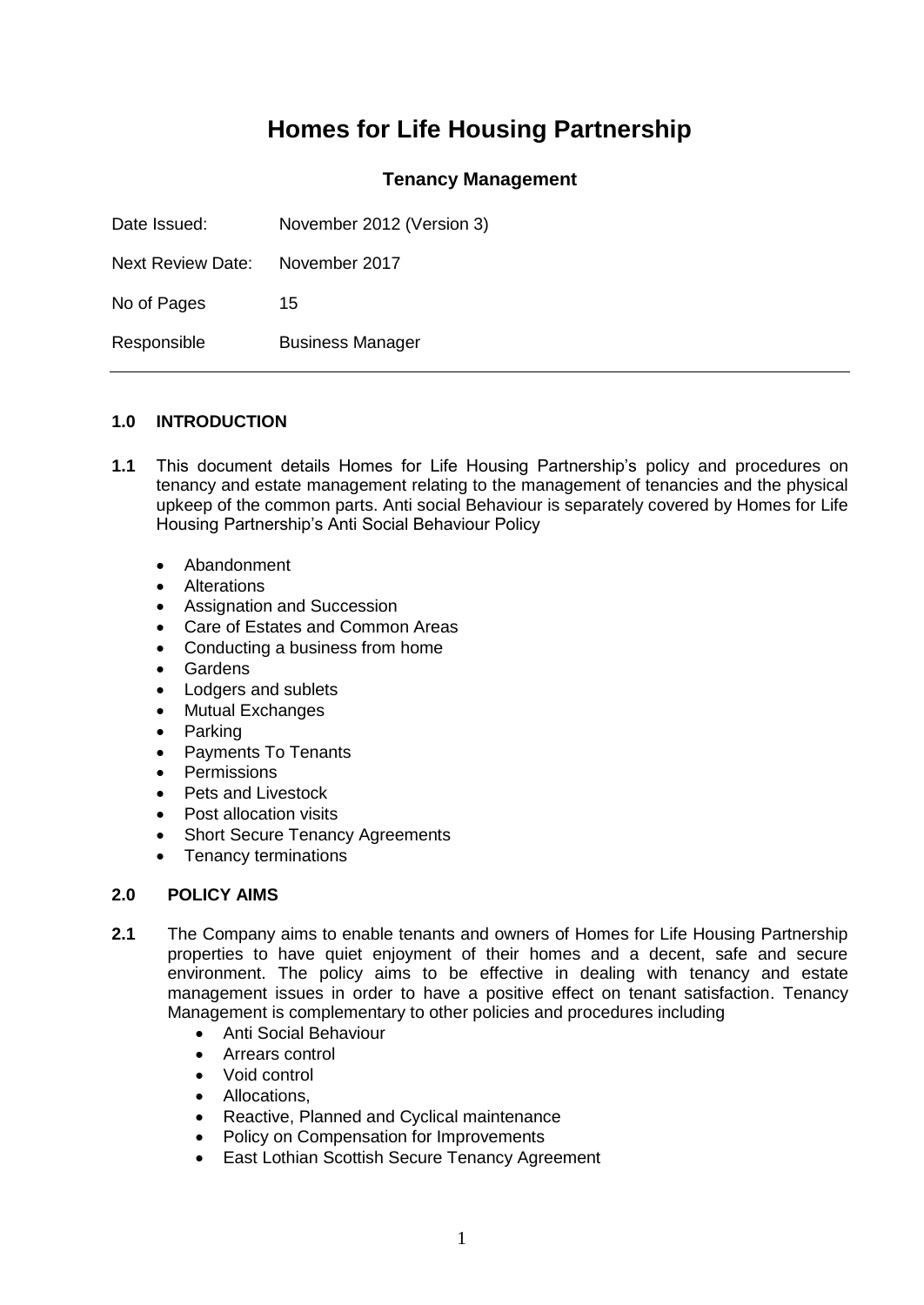## **3.0 GENERAL PRINCIPLES**

## **3.1 Conducting and Managing Tenancies**

- **3.2** Homes for Life Housing Partnership will take a preventative approach to all potential tenancy management problems by ensuring that tenants receive clear information about their rights and obligations. All tenants will be given a copy of their Tenancy Agreement (incorporating the conditions of tenancy), a copy of our tenant handbook with regular supplementary guidance through Newsletters and Briefing notes. On request and where appropriate, we will take practical steps, such as arranging interpreting and translation, information on tape, in larger print and in ethnic languages.
- **3.3** We will provide appropriate and accurate advice and assistance to tenants about any tenancy management matter, particularly where this could affect tenants' rights.

## **Rights and Responsibilities**

- **3.4** As landlord, we have these core responsibilities:
	- to allow peaceful occupation
	- to keep the structure and exterior of properties in good repair
	- •to maintain fittings and installations
	- •to take care of common parts
	- to provide information about our housing management policies
- **3.5** All tenants will be provided with clear information about their rights and obligations as a tenant and Homes for Life Housing Partnership will take appropriate action to ensure tenants meet their tenancy obligations.
- **3.6.** Our tenants have the following key rights: to occupy
	- to remain an assured tenant
	- to take in lodgers and/or sublet
	- to make improvements and be compensated for them
	- to repair
	- to consultation
	- to information
	- to exchange tenancies
	- to succeed (to a tenancy)
- **3.7**. Our tenants have certain responsibilities that are set out in the Tenancy Agreement currently in force, key of which are:
	- $\cdot$  Tto pay rent
	- to ensure anti-social behaviour, noise, nuisance or annoyance is not caused to others
	- to ensure harassment or discrimination is not committed
	- to keep shared areas clean and tidy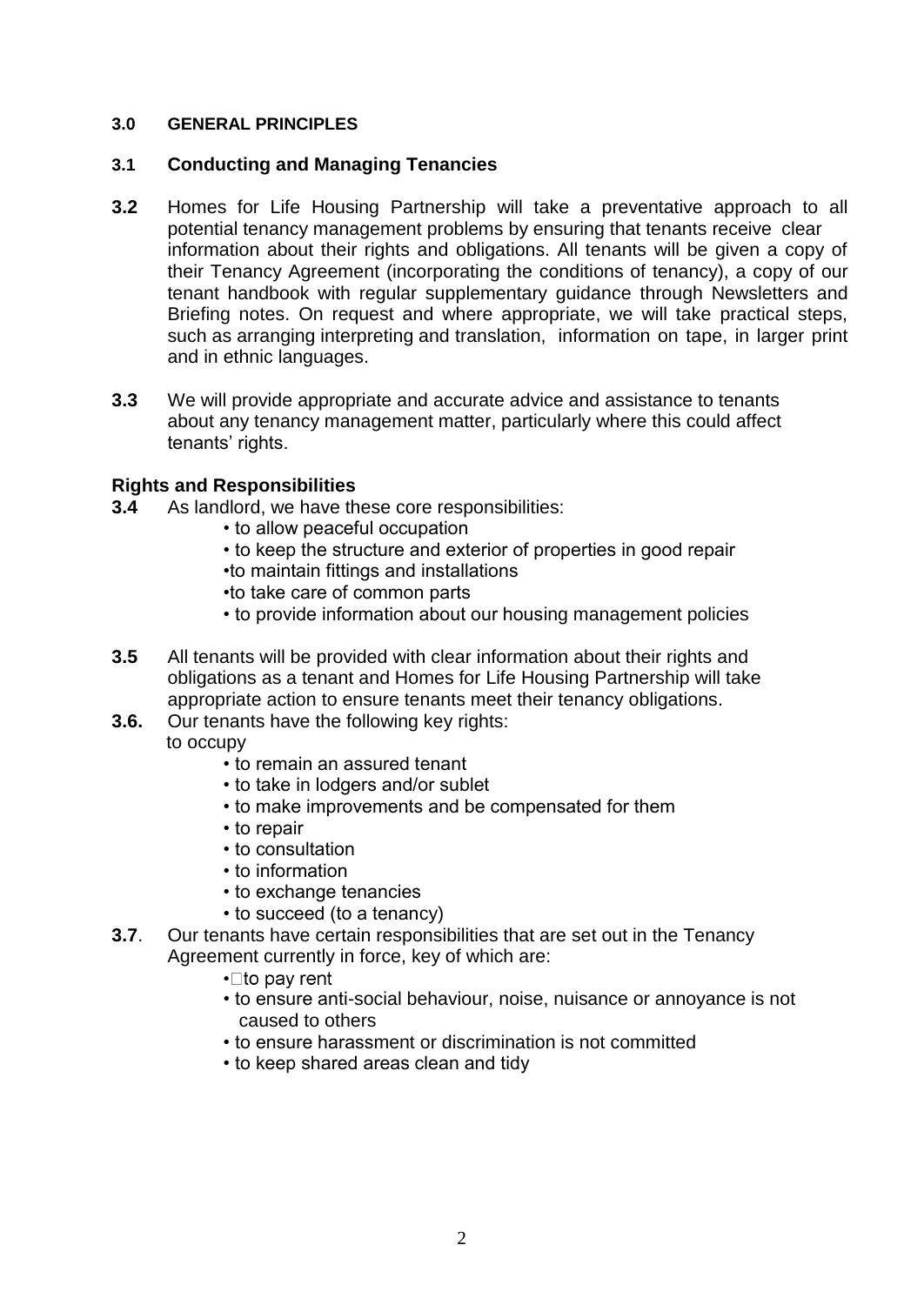## **Information**

**3.8**. We will ensure that tenants are aware of their rights and responsibilities and what they can expect from us as their landlord. We will provide information about these in a variety of ways to suit tenants' needs. All tenants will be given a copy of their Tenancy Agreement (incorporating the conditions of tenancy) and also a copy of our tenant handbook during the sign up process.

### **Complaints**

- **3.9** All tenants will be provided with information about what Homes for Life Housing Partnership is able to do in response to a complaint and about assistance available from other agencies. All tenants will be issued with a copy of Homes for Life's complaints procedure at the time of signing their tenancy.
- **3.10** Tenants who complain will be dealt with in a sympathetic and straightforward manner. Staff will not normally become involved in situations which are not serious or are not in direct breach of a condition in the Tenancy Agreement. Examples include domestic or family disputes, minor or occasional irritations such as one of incidents of playing loud music or occasional nuisance caused by children playing in the street. Tenants will normally be advised to seek resolution of any such problems by discussion with those allegedly causing the problem, where appropriate with the assistance of other agencies e.g Environmental Health, Mediation.

### **Responding to Complaints of Nuisance behaviour**

- **3.11** In the early stage of any incidence of nuisance, the emphasis will be on resolving the problem by mediation and negotiation. Homes for Life Housing Partnership will not tolerate violence, intimidation, harassment or illegal activity, e.g. dealing in drugs, within its housing developments. It will respond firmly by working with other agencies, e.g. police, social work departments or victim support to address the problems and by taking the strongest action necessary within the Tenancy Agreement against tenants who are perpetrators of this type of nuisance.
- **3.12** In cases of persistent or serious breach of tenancy conditions, firm action will be taken against the tenant causing such a breach. This may result in legal action or repossession of the tenancy and eviction**.** This will include referral to the inter agency Anti-social Behaviour monitoring group and the policy and procedures for this are covered by our Anti Social Behaviour Policy

## **Record Keeping**

**3.13** We will maintain good quality tenancy records and will comply with the requirements of data protection and access to information. Homes for Life has a separate policy relating to Data Protection.

#### **4.0 ABANDONED TENANCIES**

**4.1** Homes for Life Housing Partnership requires a tenant to occupy the house as the tenant's principal home. If it is left unoccupied or is no longer the tenant's principal home, then the Company will consider that the assured tenancy has terminated and will enforce the Abandonment Procedure.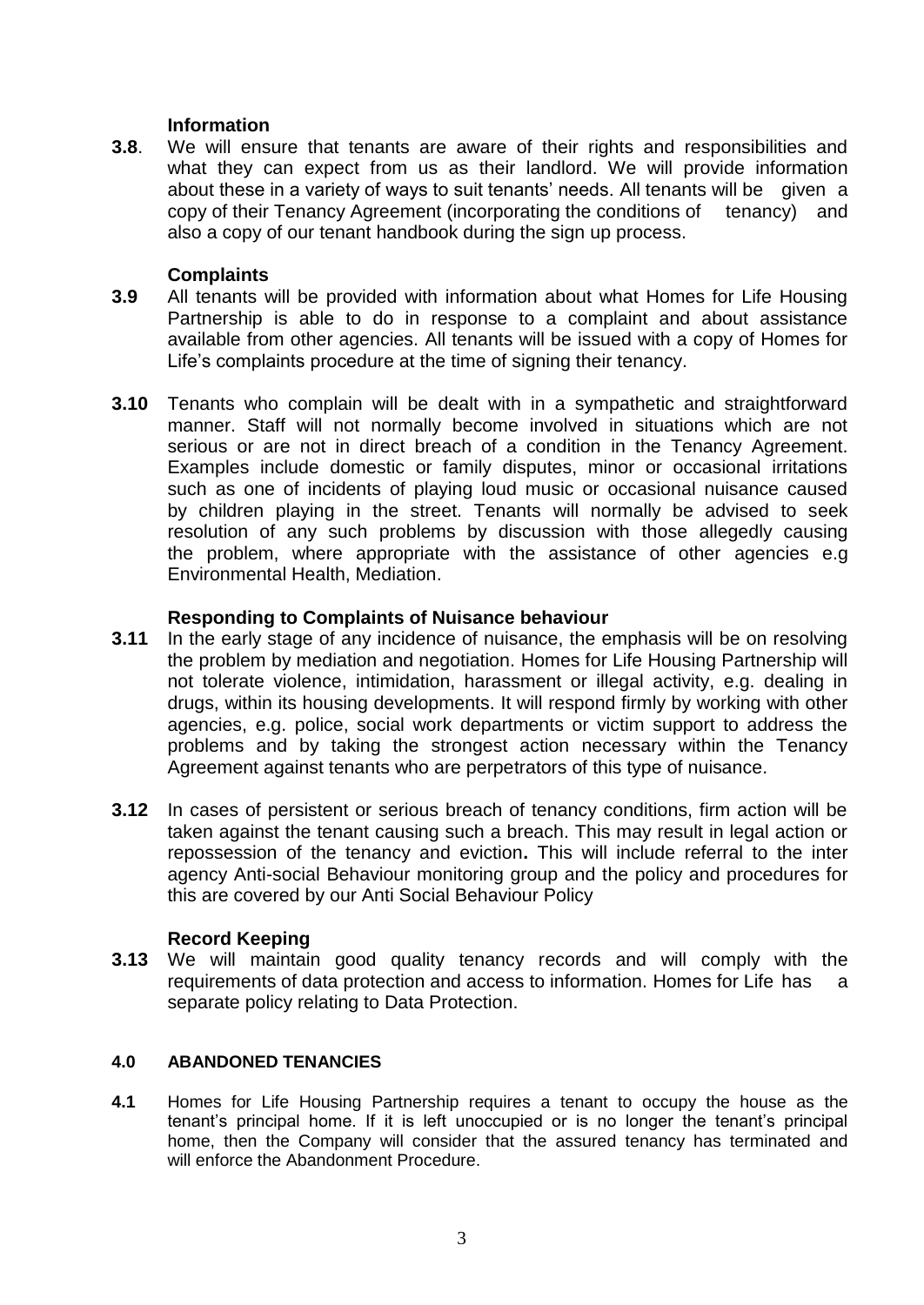- 4.2 If, after investigation, Homes For Life has reasonable grounds for believing that the Tenant is not occupying the House as his/her home and that the tenancy has been abandoned. Homes For Life shall be entitled to serve a combined abandoned, Homes For Life shall be entitled to serve a combined repossession/abandoned property notice on the Tenant giving them 4 weeks notice of our intention to repossess the property.
- 4.3 The Notice will
	- Intimate that Homes For Life believes the House to be unoccupied and that the Tenant does not intend to occupy it as his/her home.
	- Require the Tenant to inform Homes For Life in writing, within 28 days of the notice being served that he/she does intend to occupy the House as his/her home.
	- Inform the Tenant that if it appears to Homes For Life at the end of the period of 28 days since the notice was served that the Tenant does not intend to occupy the House as his/her home, Homes For Life will serve a further notice on the Tenant bringing the assured tenancy to an end immediately and the Tenant's right to occupy the House will be terminated immediately, without further proceedings being required.
- 4.4 The first of these notices combines two things: the first is a Section 18 notice that the house will be repossessed after 28 days, and meets the requirements of the Scottish Statutory Instrument No. 313 relating to property (belongings etc) found in abandoned houses. Advice from both the Scottish Executive and SFHA's legal advisers is that the first Section 18 notice can be served along with the notice relating to property/belongings. This means that if the tenant does not collect the belongings from the house (or from the Company if the house has been secured and the belongings stored) by the repossession date, the belongings can be disposed of on or after the repossession date unless their value exceeds the storage costs plus any arrears.
- 4.5 If during the period between service of the first and second Notices we have reason to believe that the property may be at risk of vandalism, we will enter the property for the purposes of ensuring that it is secure. This may include changing the locks.
- 4.6 In the event of Homes for Life being satisfied that the Tenant has abandoned the property Homes for Life shall be entitled to serve further Notice on the Tenant bringing the tenancy to an end immediately and the Tenant's right to occupy the House will be terminated immediately without further proceedings being required.
- 4.7 A notice under this section shall be served on a person by:
	- Delivering it to him/her
	- Leaving it at his/her proper address or
	- by sending it by recorded delivery post to him/her at that address

For these purposes the proper address should be the last known address

- 4.8 The details of any goods removed in accordance with this section will be recorded in writing and stored securely for a period of three months from the date of termination provided the value of the property is expected to cover the cost of storage, disposal and arrears owed, after which time the goods will be disposed of. The costs of storage will be recoverable from the former Tenant. In addition, any outstanding rent or any other sum due in terms of this Agreement will remain payable notwithstanding the termination of the Agreement.
- 4.9 In the event of the Tenant being aggrieved by the actions taken by Homes for Life to terminate the tenancy under this section of the Agreement, the Tenant may complain to Homes for Life within six months of the tenancy being ended and ask for a review of Homes for Life's decision and actions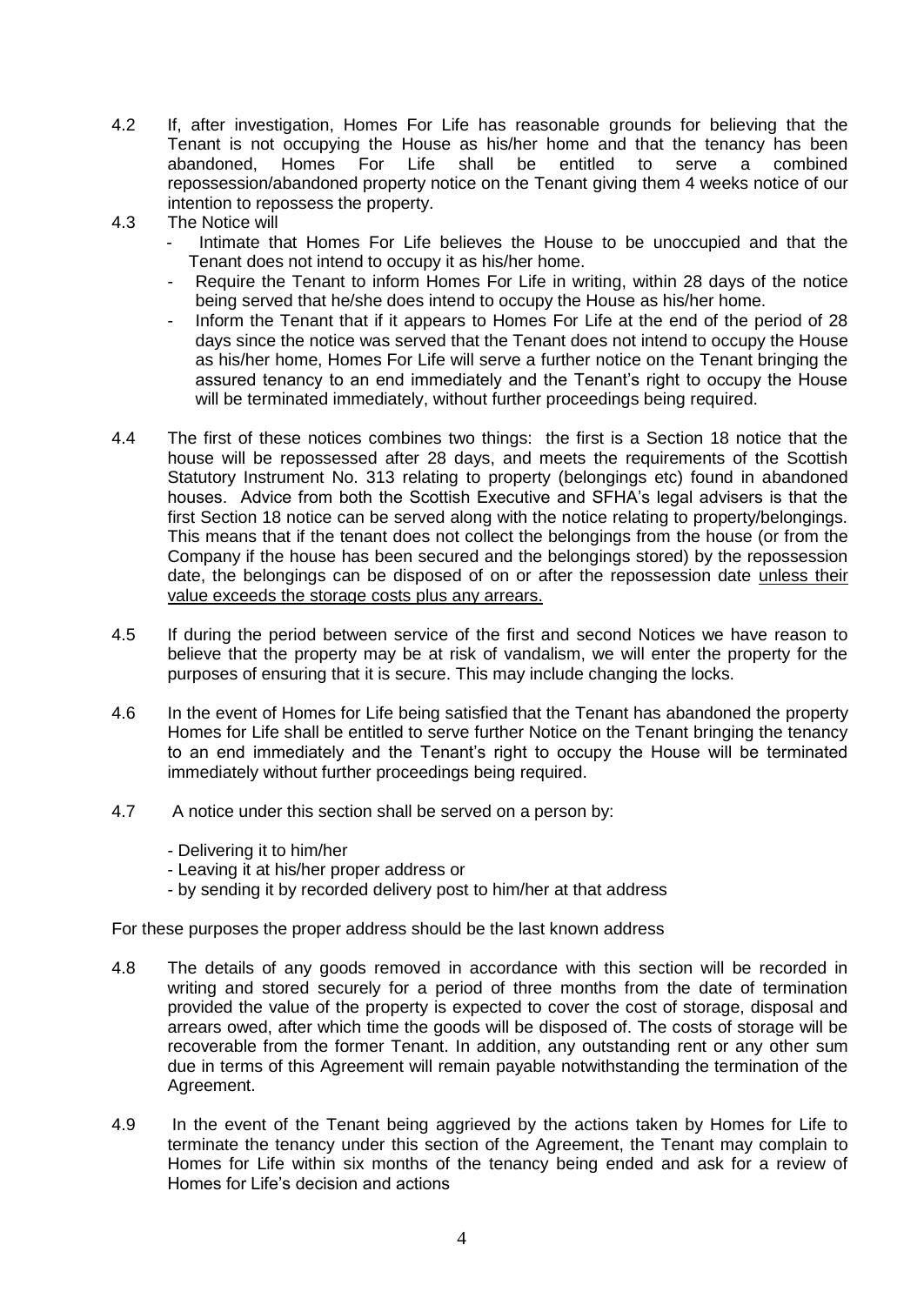- 4.10 If after investigation, the Tenant's complaint is upheld, Homes for Life shall offer suitable alternative accommodation to the Tenant.
- 4.11 For the purposes of this section, "complaint" shall mean a complaint relating to Homes for Life's action in terminating the tenancy and not relating to any action taken in respect of goods or furnishings. Where Homes for Life's actions in respect of goods or furnishings are the subject of complaint, this shall be dealt with in accordance with Homes for Life Housing Partnership's standard complaint's procedure.

### **5.0 ALTERATIONS and IMPROVEMENTS**

- 5.1 Tenants must apply in writing for written permission to :
	- Alter, improve or enlarge the house, fittings or fixtures
	- Add new fittings or fixtures eg kitchen or bathroom installations, central heating, double glazing or any kind of external aerial or satellite dish
	- Erect a garage, vehicle runway, shed, greenhouse, fence, wall, dog run or any other structure
	- Decorate the exterior of the house
	- Lay any other form of flooring other than carpet or linoleum

Homes for Life will not unreasonably refuse permission but may attach conditions regarding the standard of work ( See PERMISSIONS)

- 5.2 If the tenant has made alterations or improvements with our permission, they may be entitled to compensation at the end of your tenancy. The regulations that apply are the Scottish Secure Tenants (Compensation for Improvements) (Scotland) Regulations. We also have the power, even if they do not qualify under these regulations to make a discretionary payment
- 5.3 If a tenant does carry out any alterations or improvements without our permission we are entitled to restore the house to its previous condition during or at the end of the tenancy. If we do so, we are entitled to recharge the tenant for this work

#### **6.0 ASSIGNATION AND SUCCESSION TO TENANCY**

#### **Assignation**

- 6.1 An assignation is when a tenant passes their tenancy (or part of their tenancy) over to another person who then becomes the tenant of the property. This is a continuation of the original tenancy and a new Scottish Secure Tenancy Agreement should not be signed.
- 6.2 All tenants have the right to assign their tenancy in accordance with the Housing (Scotland) Act 2001 but our consent is required. We will not unreasonably withhold consent but there are circumstances when such requests may be refused. **(see Appendix 1).**
- 6.3 In order to qualify for an assignation the, assignee must have resided in the property as his/her principle home for a minimum of six months before the request is received.
- 6.4 If a tenant is permanently hospitalised or moves to a nursing home and there is someone living in the property who would qualify for an assignation, we will consider such a request if the tenant is able to put it in writing. If the property is adapted or it will be under-occupied by more than 1 bedroom, we may not consent to the assignation but will offer suitable alternative accommodation.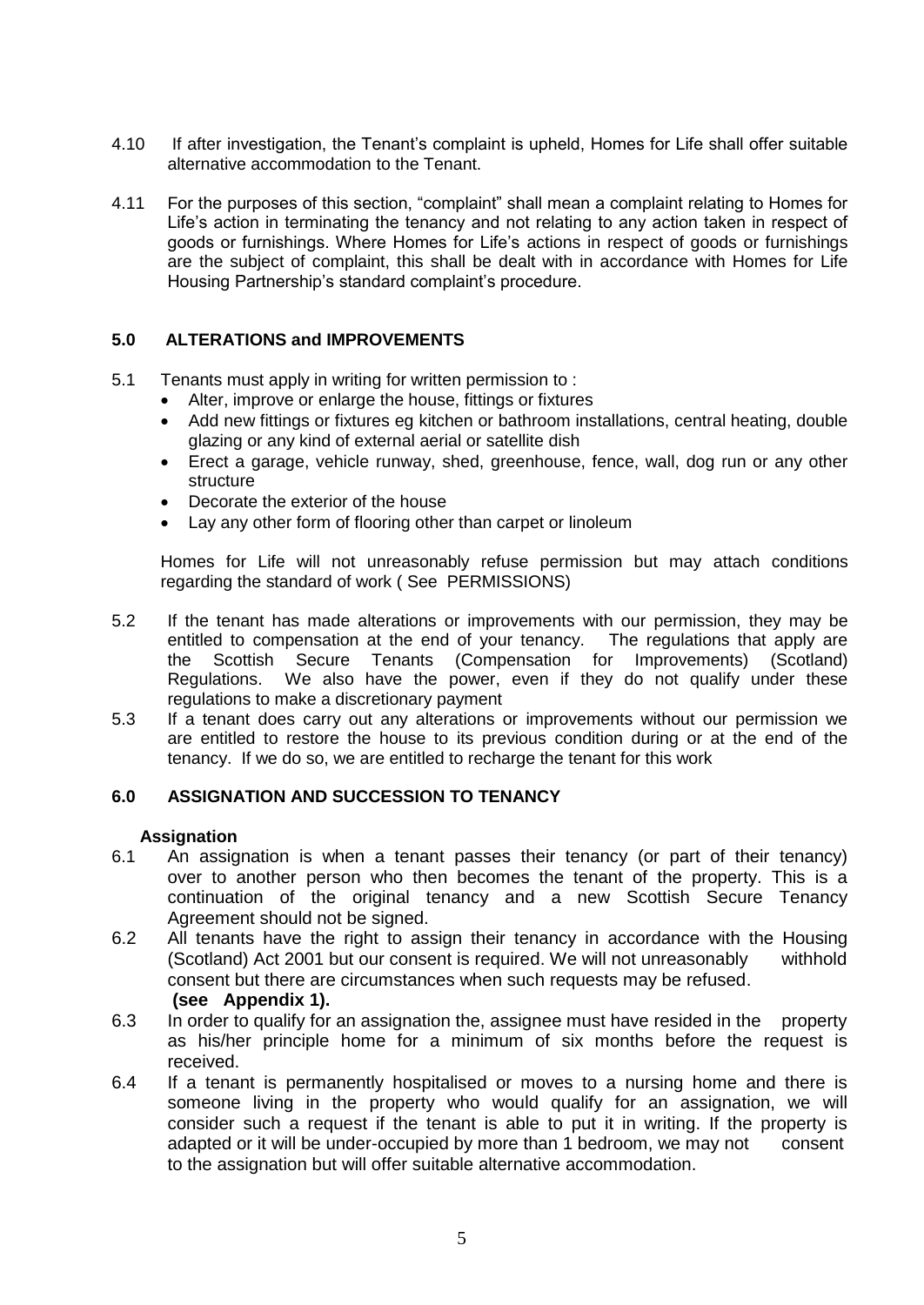**6.5** We must respond to a request giving our decision within 28 days of receiving the original application. If we do not respond within this time then, by law, it will be taken that we have agreed to the request.

## **Succession**

- **6.6** On the death of the Tenant the tenancy will pass to:
	- The Tenant's cohabiting partner, provided that he/she occupied the house as his/her only /principal home at the time of the Tenant's death. Cohabiting partner may be same sex but must have stayed with the Tenant for a minimum of six months immediately prior to the Tenant's death
	- A surviving Tenant where the tenancy was held jointly by two or more individuals, and where the house was his/her only or principal home at the time of the Tenant's death.
- **6.7** Where the tenancy has passed once to a succeeding tenant or joint tenant, the tenancy will not pass on a second occasion and, consequently, the assured tenancy will be ended.
- **6.8** Where there is no surviving spouse, co-habitee or joint Tenant, a member of the Tenant's family residing in the house for a minimum of six months may appeal to the Board of Homes for Life to grant succession. In exceptional circumstances and at the discretion of the Board Homes for Life succession may be granted. Where an appeal is on behalf of a surviving child under sixteen years who normally resided in the property, at the discretion of the Board, succession may be granted to the child's carer.

**6.9** Individual's without rights to succession, shall at the discretion of the Board, be offered a Short Assured Tenancy by Homes For Life to enable the person to continue to occupy the house for a period of six months and will be offered assistance to find alternative accommodation. (See Appendix 2 for Order of Succession)

#### **7.0 CARE OF ESTATES AND COMMON AREAS – Estate Inspections**

- **7.1** Homes for Life arrange for the landscape maintenance of common areas on our newbuild developments.
	- 1) Grassed Areas Remove any litter, cut grass including any edging, and remove cuttings, fortnightly during the growing season.
	- 2) Shrubbed Areas Remove any litter and weeds from shrubbed areas, and cut back shrubs outwith the growing season
	- 3) Hard Landscape once yearly spot spraying as necessary to any weed growth on paths or at edges of slabbed, tarmacadamed or block paved areas and subsequent removal of sprayed weeds..
- **7.2** Regular inspections of each estate are carried out by the Housing Officer as part of general duties. On top of these inspection, twice a year the Housing Officer will carry out an accompanied estate walkabout to which tenants will be given advance notice and invited to take part in a joint inspection. Timing of visits will be varied to give tenants who wish to contribute to inspection opportunities to do so at times to suit their other commitments.

Each visit will assess the quality and condition of:

- 1) Common landscaped areas, paths, non-adopted roads and parking areas
- 2) Common stairs, landings etc
- 3) Play areas and play equipment
- 4) External parts of buildings
- 5) Tenant's private gardens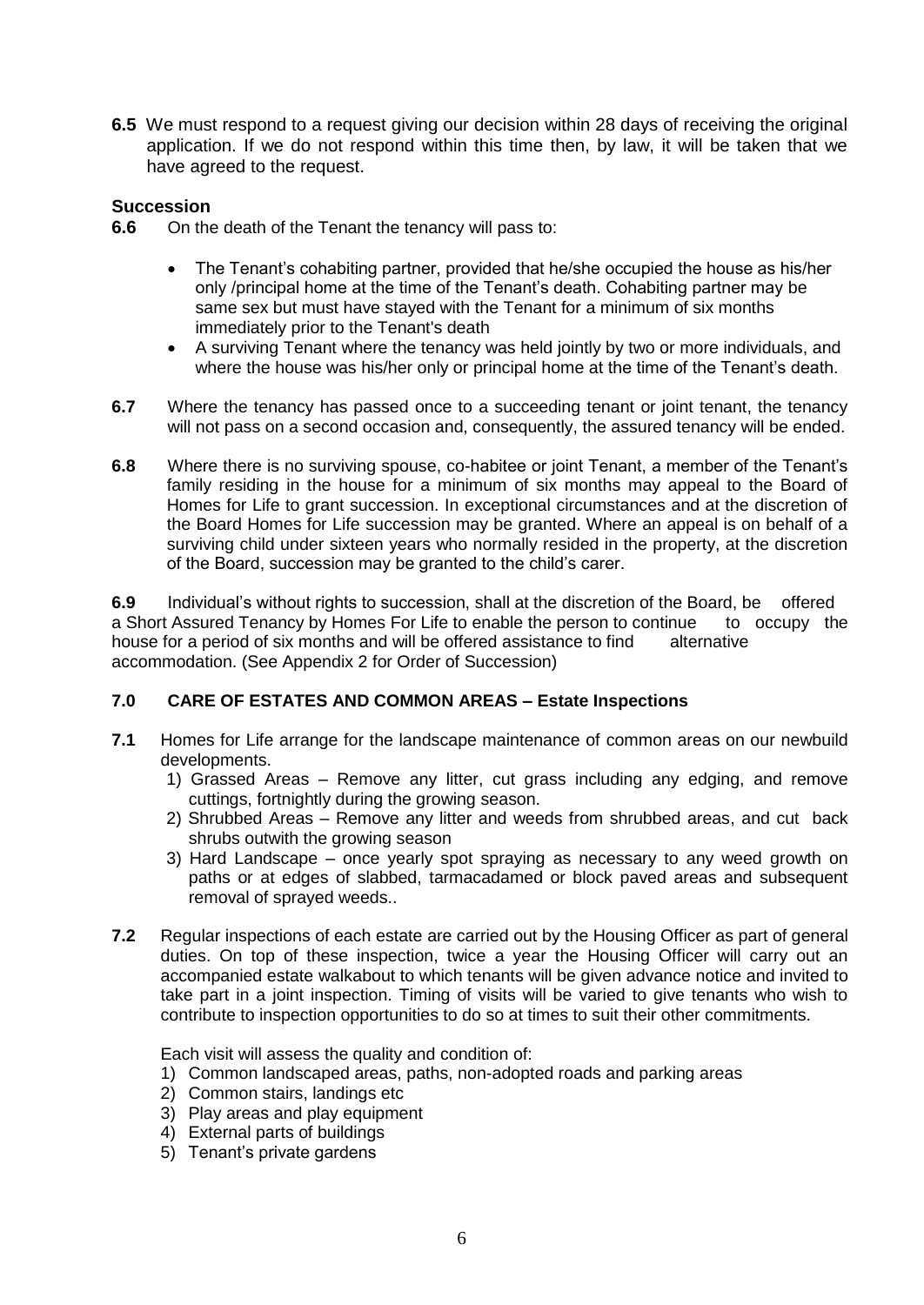These joint inspections will also be used to identify areas that may benefit from the community improvement grant set aside for each development.

Tenants will be notified of any follow up action that has been identified within five working days of the visit. Any items requiring attention will be re-checked at the next visit and this check recorded.

- **7.3** Defects due to performance of approved contractors, where still occurring at second or subsequent visits, will be noted in the contractor's records.
- **7.4** Tenants are required in terms of the Tenancy Agreement, to maintain common areas in a tidy condition. Common areas include common stairs and entrances, common access paths, common garden areas, and common rubbish facilities The Company will liaise with other statutory agencies in the enforcement of the condition of tenancy, e.g. Environmental Services.
- **7.5** Where requested by all tenants or where the Company deems it necessary on environmental health grounds, Homes for Life Housing Partnership will carry out cleaning of the Common areas and recharge the cost of this service to the tenants.
- **7.6** The Company undertakes to repair defective internal communal lighting within 24 hours of notification, and external lighting within 3 working days. It will repair door entry phones and **communal** T.V. aerials within 48 hours. Graffiti will be removed within 3 working days of being reported, 24 hours if the content is offensive.
- **7.7** Where tenants have been given permission to install satellite dishes or TV aerials it will be their sole responsibility to install and at the end of their tenancy to remove, making good any damage to Homes for Life property. If Homes for Life require to carry out maintenance or repair to the tenant's property it shall be the tenant's responsibility to remove and re-install any TV aerial or satellite dish, making good any damage.

#### **8.0 CONDUCTING A BUSINESS FROM HOME**

- **8.1** A tenant must apply to the Company for written permission to run a business from home. The Company will not withhold permission unreasonably since the importance of landlords enabling tenants to find employment is recognised.
- **8.2** Permission will be granted on the following conditions:
	- $\bullet$  It is a legal business
	- The tenant has acquired any necessary statutory permissions, e.g. licence; planning
	- The business will not threaten the structure of the building or the safety of neighbouring tenants/residents; and
	- The business will not cause nuisance or annoyance to neighbours
	- Such use is not contrary to any restrictions in the Title Deed of Conditions for the development

#### **9.0 GARDENS**

**9.1** During the growing season inspections will be carried out of private gardens to ensure that they are being maintained in a tidy condition, free from weeds, litter, household goods and with grass no longer than 5cm or 2 inches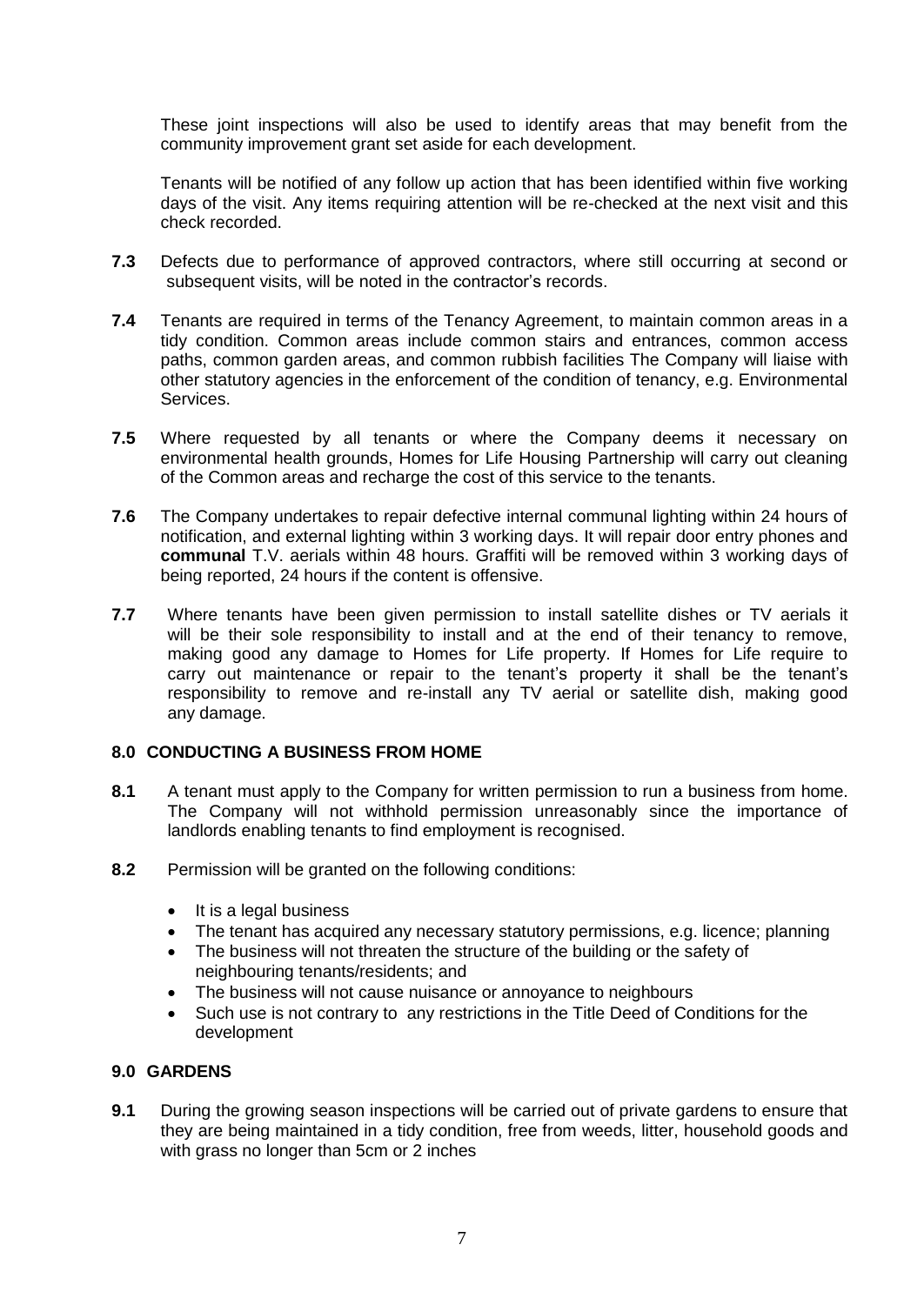- **9.2** If gardens are not maintained satisfactorily, enquiries will be made to ascertain whether the tenant has a disability, which prevents them from maintaining the garden. In such cases, action will be taken to assist the tenant receive support in maintaining the gardens.
- **9.3** If the tenant does not need support and continues to fail to maintain the garden area, the Company will advise the tenant that this is a condition of tenancy and require that the garden be maintained.
- 9.4 If the tenant persists in failing to meet this condition of tenancy, where the Company deems it necessary, the Company may carry out the necessary maintenance and the tenant will be invoiced for the costs incurred.
- 9.5 Any tenant who fails to maintain his/her garden and/or yard in an acceptable and reasonable condition could face referral to Environmental Health or ultimately face legal action

### **10.0 LODGERS AND SUBLETS**

#### **10.1** Lodgers

Homes for Life Housing Partnership will grant permission to take in lodgers on the following conditions:

- The tenant applies in writing.
- The arrangement does not result in overcrowding according to our occupation space standards.
- Any rent to be charged to the lodger is considered reasonable by the Company; or
- Permission will not be granted if there is not enough room and if any extra person over and above the tenant and family would cause overcrowding. The tenant remains responsible for any problems, nuisance or damage caused by the lodger. The Company will reserve the right to withdraw permission at any time if there are any problems with the tenancy.

#### **10.2 Sub-let**

Where the tenant intends to be absent from the property for a period of time he/she may request permission to sub-let the property to a third party during their absence. Permission will normally only be given to sub-let a property for up to six months. In considering the request, Homes for Life Housing Partnership will re-examine whether there are currently any serious breaches of tenancy, e.g. serious rent arrears, the suitability of the individual who will be the subject of the sub-let and the rent level to be charged. The tenant will be required to enter into a formal written sub-let agreement with the new occupant, the content of which must be agreed with Homes for Life Housing Partnership.

**10.3** During the period of the sub-let, the tenant remains responsible for the tenancy and the rent, including any breaches of tenancy.

### **11.0 MUTUAL EXCHANGES**

- 11.1 The Company supports the principle of mutual exchanges as a way of meeting tenants rehousing needs. Homes for Life tenants may arrange Mutual Exchanges:
	- With other Homes for Life tenants
	- With other public sector landlords in the United Kingdom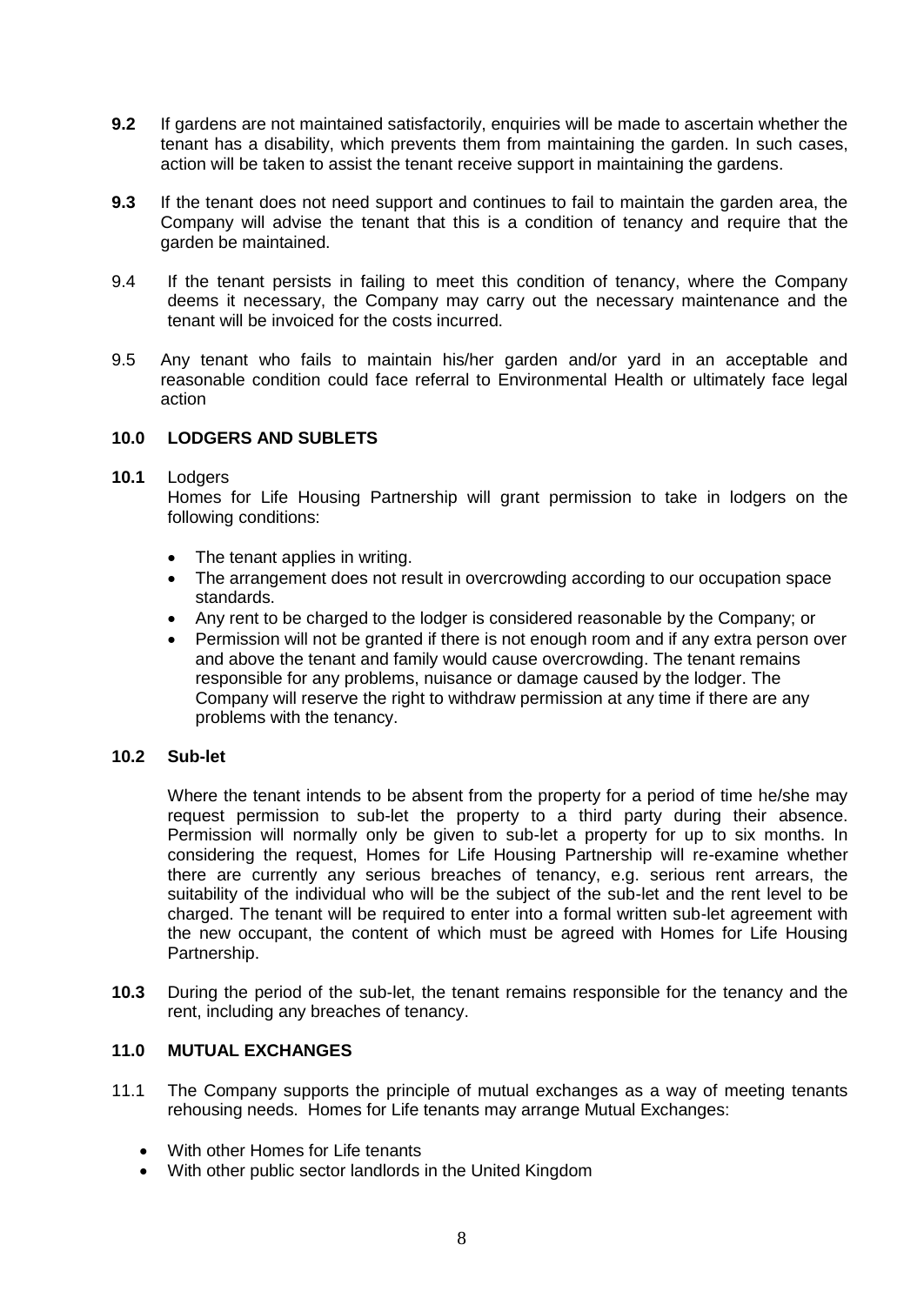- Through the online HomeSwapper scheme for exchanges across the country
- 11.2 We will not unreasonably withhold consent to exchange however there are circumstances when we may refuse (see Appendix 1).
- 11.3 No minimum period of tenancy applies before an exchange may be considered.
- 11.4 Exchanges are intended to satisfy long term housing need and may not be allowed where the exchange improves an applicant's situation but still leaves them in housing need.
- 11.5 Exchanges will be allowed where they will result in under-occupation of the property by no more than one bedroom.
- 11.6 We must respond to a request to exchange with our decision within 28 days of receiving the application. If we do not respond within this timescale it will, by law, be taken that we have agreed to the request. We may respond with a decision., which is subjects to conditions, including achievable timescales for exchanges to ensure all necessary administration and safety checks can be completed

#### **12.0 PARKING OF VEHICLES**

- 12.1 Parking Cars, motorcycles and other vehicles is restricted to the relevant spaces provided. These spaces may be designated to individual flat or houses, otherwise parking will be shared by all tenants and unless otherwise stated is restricted to one vehicle per household. No vehicle, caravan or trailer belonging to you or anyone living with you or anyone visiting you may be parked on our land which may cause annoyance or disturbance to neighbours
- 12.2 Regular estate inspections will monitor compliance with this condition of tenancy and appropriate action will be taken where vehicles are parked improperly on land in the Company's ownership.
- 12.3 Where untaxed vehicles are abandoned in streets or parking areas in the Company's ownership the owner will be asked to remove the vehicle. Where the owner fails to do this or the owner is unknown, the Company will ask the local authority to enforce their powers to have the vehicle removed

#### **13.0 PAYMENTS TO TENANTS**

- 13.1 There are certain circumstances under which Homes for Life may make payments to tenants, including decoration, disturbance, home loss allowances, one of ex gratia payments where appropriate, reimbursement of excess rent paid , or compensation for improvements.
- 13.2 **Decoration Allowance** : Homes for Life will provide decoration allowance where these payments are required as a result of disturbance to decorations during planned works; and where the payment of allowances would assist in the process of the prompt reletting of casual vacancies. The level of payment of decoration allowances will be reported for the Board's consideration separately for each programmed work contract, and will take into account all of the relevant circumstances relating to each contract. Proposed decoration allowances to assist the process of reletting of casual vacancies will be reported annually to the Board for consideration.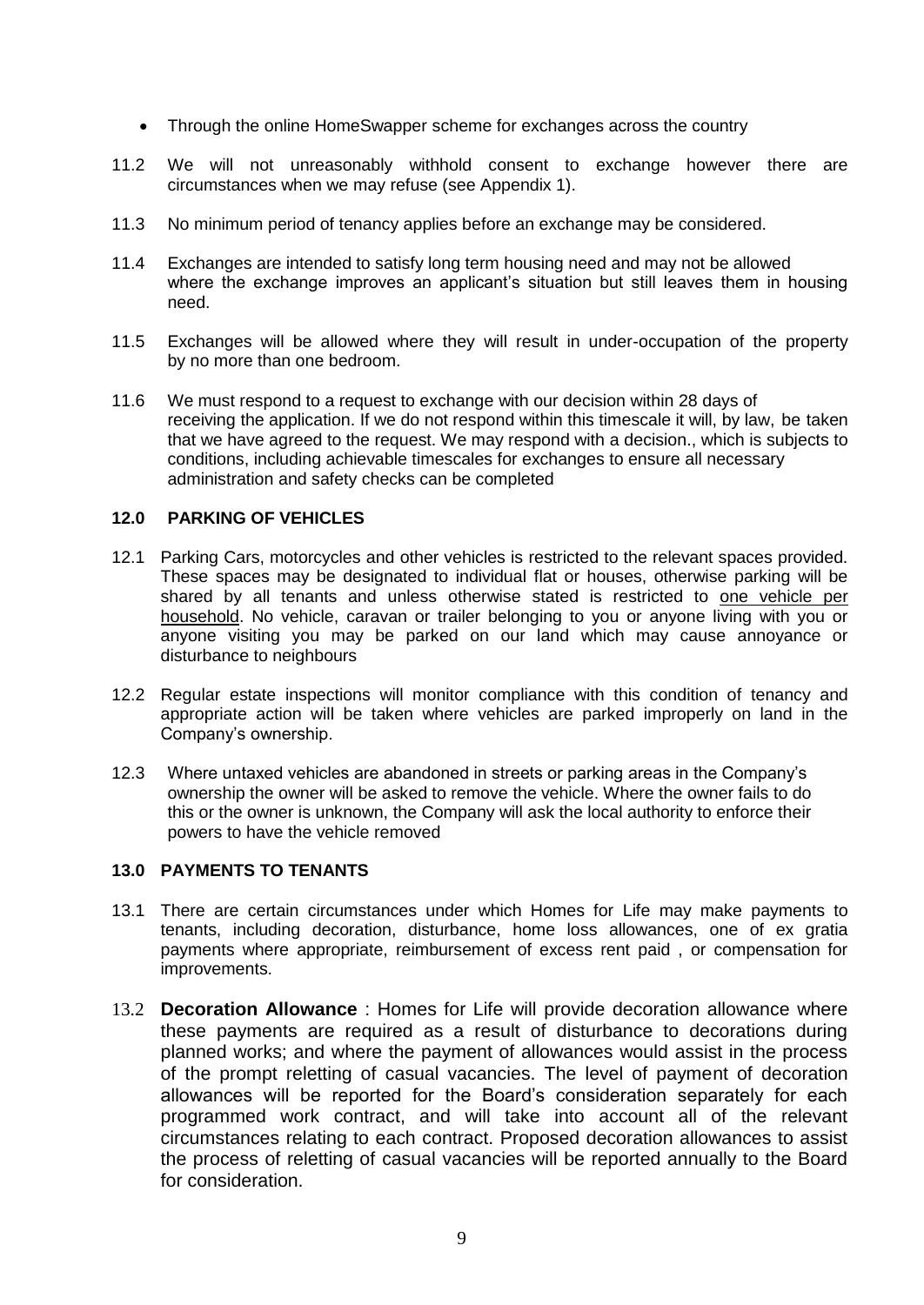13.2 In line with those provided by other local landlords these currently are:

| Livingroom     | £75  |
|----------------|------|
| Kitchen        | £65  |
| Bathroom       | £65  |
| <b>Bedroom</b> | £60  |
| Hall           | £60  |
| Stair & hall   | £130 |

13.3 **Compensation for Improvements:** Where a Tenant has made alterations or improvements **with** the Company's permission they may be entitled to compensation at the end of the tenancy. [this is covered in detail in our Policy on Compensation for Improvements]

#### **14.0 PERMISSIONS**

14.1 Where a tenant is required to obtain permission from Homes for Life they must do so in writing and Homes for life must respond in writing within one month of receipt of the written application. If the Company does not respond within one month, it is taken to have agreed to the request. If the Company refuses permission the tenant has the right to appeal to the sheriff within 21 days of the written reply. (see also 5.0)

#### **15.0 PETS AND LIVESTOCK**

- 15.1 Tenants will normally be allowed to keep pets, providing the tenant keeps the pet in a way that does not cause nuisance to neighbours. Domestic pet means, dog, cat, caged bird, fish, rodent, (such as hamster, gerbil or mouse), rabbit, small non poisonous reptile (such as terrapin or tortoise). This does not include any other animal. Tenants will be expected in all circumstances to be responsible for any damage or nuisance caused by their or visitors pet(s).
- 15.2 Tenants will be required to seek the Company's permission to keep the above pets, which will be granted on conditions concerning the control of the pet. Permission can be withdrawn if the tenant fails to meet these conditions. Tenant's should note the following responsibilities and obligations in terms of their Agreement:
	- Tenants are responsible for the behaviour of any pets owned by them or anyone living with them or visiting them
	- Tenants must take all reasonable steps to supervise and keep such pets under control,
	- Tenants must take all reasonable steps to prevent such pets causing nuisance, annoyance or danger to neighbours. This includes fouling or noise or smell from their domestic pet.
	- Tenants must take reasonable care to see that such pets do not foul or cause damage to the house, their neighbour's property, anything belonging to the Company or the common parts,
	- The Company are entitled to require removal of the pet if causing nuisance or damage.
- 15.3 Tenants requesting permission to keep a dog will be allowed to do so, on the following conditions:
	- The dog must be kept under control at all times and must be exercised on a leash;
	- The dog must not be allowed to foul in or close to the house if the tenancy is in a communally landscaped or open plan scheme;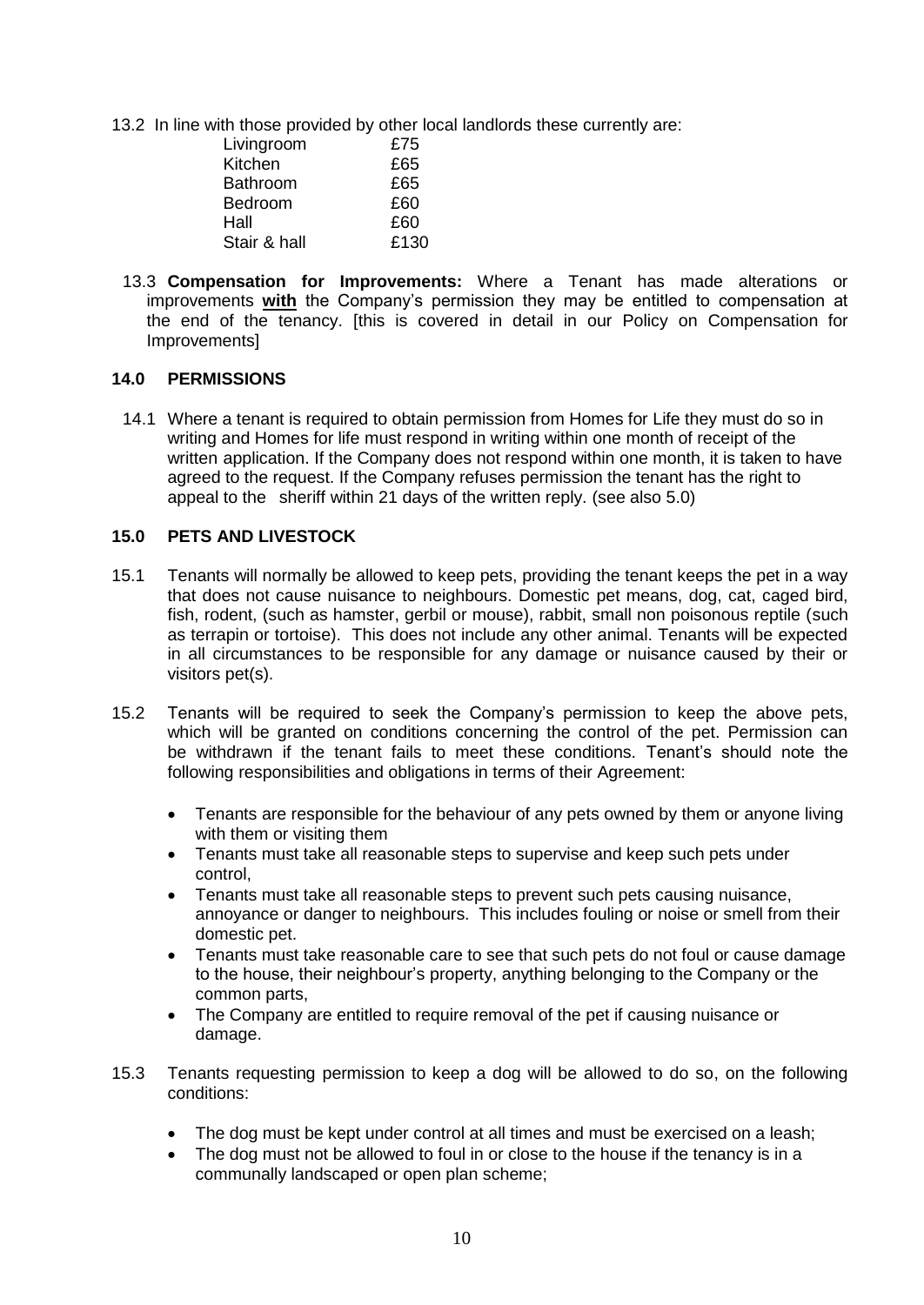- The tenant is responsible for cleaning up dog faeces immediately
- The dog should not be allowed to cause nuisance to other tenants;
- The type of dog and its care and control must comply with the Dangerous Dogs Act 1991
- **15.4** The Company will not allow the keeping of:
	- pigeons or aviaries of birds within the confines of a tenancy (including the garden area).
	- Bees or apiaries (bee hives)

# **16.0 POST ALLOCATION VISITS**

- 16.1 We aim to carry out a settling in visit to all our new tenants within 8 weeks of the start of their tenancy. The purpose of this visit is to:
	- Ensure that new tenants fully understand their rights and responsibilities, and our rights and responsibilities as a landlord
	- Ensure any claims for Housing Benefit have been submitted
	- Ensure utility accounts have been set up
	- Address any concerns that the tenant may have with neighbours or their neighbourhood
	- Prevent rent arrears
	- Encourage tenant participation
	- Provide general housing advice

# **17.0 SHORT SCOTTISH SECURE TENANCIES (SSST)**

- 17.1 Our policy is to provide tenants with a Scottish Secure Tenancy but we recognise that in some special circumstances there will be a requirement for a SSST. We may use an SSST in the following circumstances:
	- If an Anti Social Behaviour Order (ASBO) is made against a tenant or anyone living with them we may convert their tenancy to a SSST
	- If a prospective tenant/s or person who is proposed to live with them is the subject of an ASBO
	- If a prospective tenant/s has been evicted of anti social behaviour within 3 years of being considered for a tenancy with the Company
	- Temporary lets to persons moving into the area to take up employment to enable them to seek accommodation
	- Temporary lets pending development affecting a property
	- Temporary lets to homeless persons
	- Temporary lets to persons requiring or receiving housing support services as defined in section 91(8) of the Housing(Scotland) Act 2001
	- Lets in houses leased by us from another body where the terms of the lease preclude us from subletting under an SST.

## **18.0 TENANCY TERMINATIONS**

- 18.1 All tenancy terminations must be confirmed in writing and will normally be subject to one month's notice in accordance with the terms of the Tenancy Agreement.
- 18.2 If the tenancy is being terminated due to the death of the tenant, two weeks rent free will be allowed for the family to clear the house. This may be extended to a maximum of four weeks with the approval of the Business Manager.
- 18.3 If a tenant is permanently hospitalised or moves to a nursing home, and they cannot sign a termination form, then the tenancy can only be terminated by someone with the legal power to do so e.g. a Power of Attorney. If the tenancy is terminated in this way and there is someone living in the property who has been a joint tenant; a partner (of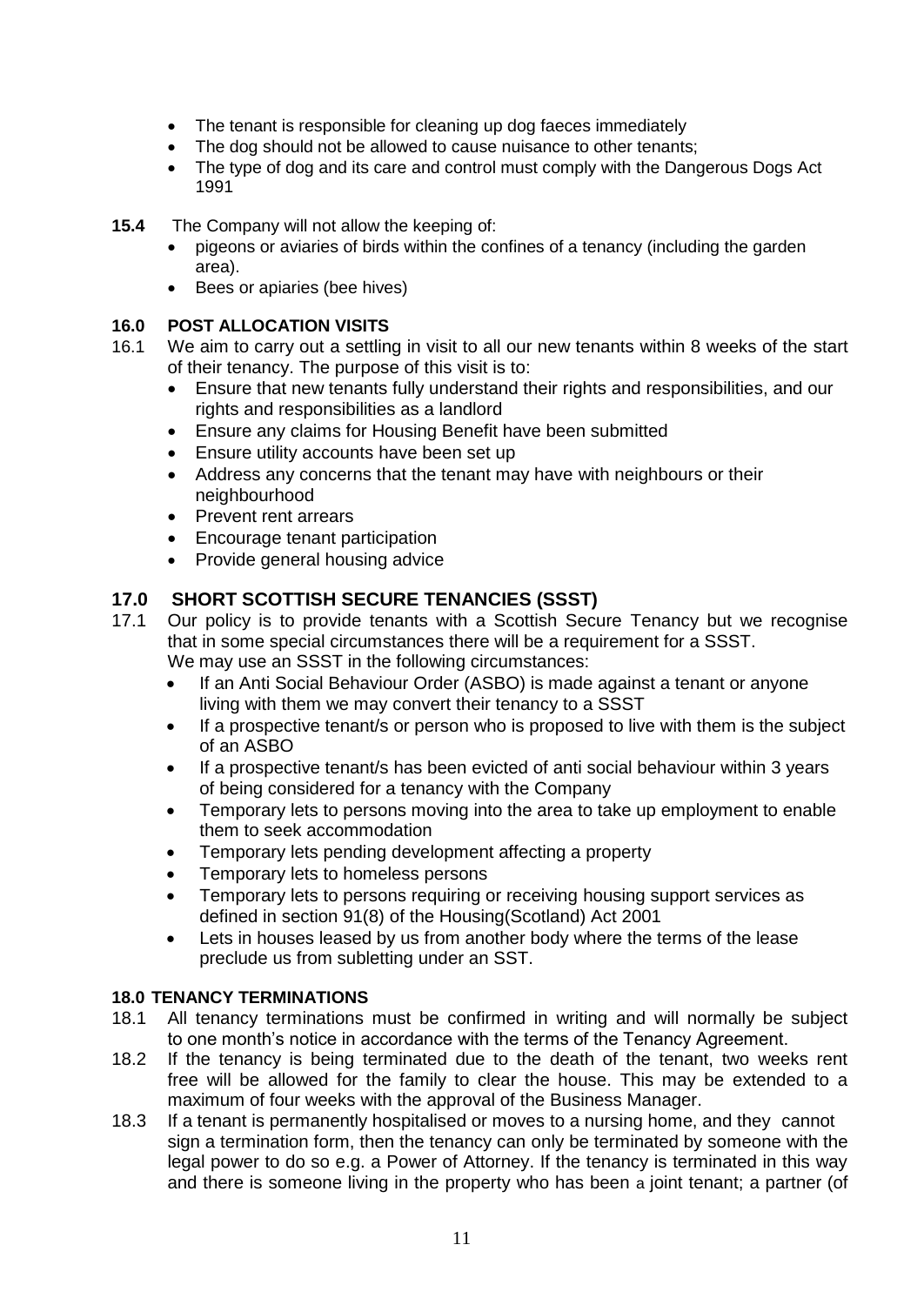the same or opposite sex), a member of the tenant's family over 16 yrs of age or a carer who has been living in the home as their only or main home for at least 6 months before the tenant was hospitalised, we may offer the tenancy to that person, provided this complies with our allocations policy. If the property is adapted or will be under occupied by more than 1 bedroom, where possible, we will offer suitable alternative accommodation.

- 18.4 At the termination of tenancy the tenant will be required to leave a clear rent account and the property in an acceptable condition in accordance with the terms of the SST.
- 18.5 A pre termination inspection will take place to assess what work is required and to provide advice on clearing out the house, rechargeable repairs and compensation

for improvements

### **19.0 EXCEPTIONS TO TENANCY MANAGEMENT POLICY**

19.1 Where title conditions dictate variations to this policy, tenants will have these variations fully explained and these conditions will take precedence over the Company's Policy.

#### **20.0 INFORMATION ABOUT THE POLICY**

**20**.1 Information about this policy will be available for all tenants through the Tenant's Handbook. The full policy will be made available on request at no charge to tenants and at a minimal charge to all other people or organisations.

## **21.0 POLICY MONITORING AND REVIEW**

**21.1** The operation of this Policy will be reviewed annually by the Business Manager. A review of this Policy will be carried out every five years.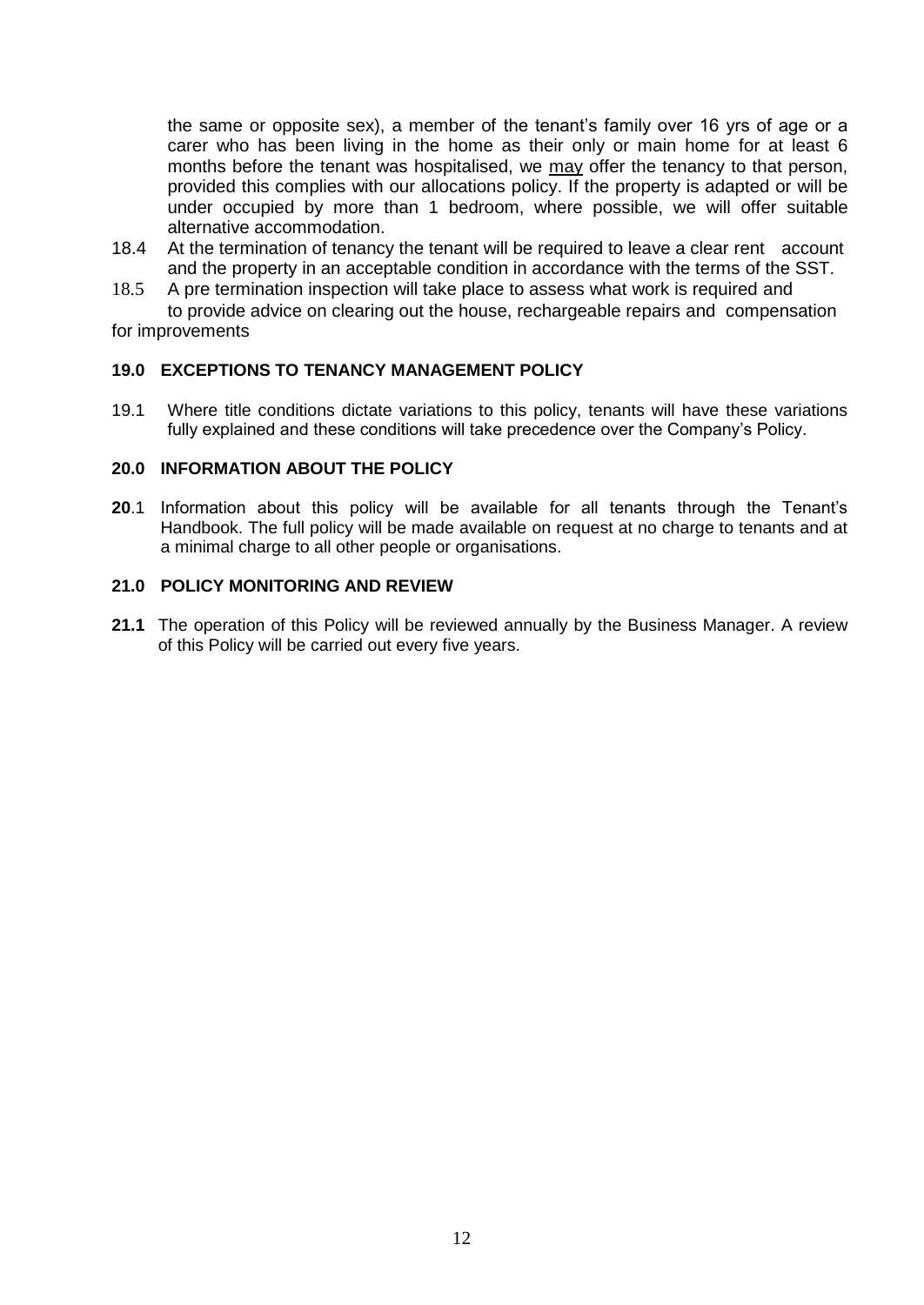# **APPENDIX 1**

The Housing (Scotland) Act 2001 states that we may refuse to consent to a request for an assignation, lodger, mutual exchange, sublet or joint tenancy providing we have reasonable grounds for doing so. The Act sets out particular grounds for refusal but this does not take away our general right to refuse. Tenants aggrieved by a decision have access to an appeals procedure.

## **Statutory Grounds for refusal [Housing (Scotland) Act 2001]:**

## **Assignation, subletting joint tenancy or lodgers**

- We have served a Notice of Proceedings on the tenant warning that we may seek eviction on certain grounds because of the tenant's conduct
- We have obtained an order for eviction
- In the case of subletting and lodgers, the rent or deposit proposed is unreasonable
- The proposed change would lead to the criminal offence of overcrowding
- We intend to carry out work on the house (or building of which the house forms part) which would affect the part of the house connected with the proposed change.

### **Mutual Exchanges**

- We have served a Notice of Proceedings on the tenant warning that we may seek eviction on certain grounds because of the tenant's conduct
- We have obtained an order for eviction
- The house was let to the tenant because of his/her employment with us.
- The house was designed or adapted for persons with special needs and if the exchange was allowed, there would be no person living in the house who required those designs or adaptations
- The house is substantially larger for the tenant and his/her family needs or is not suitable for the needs of the tenant and his/her family
- The proposed change would lead to the criminal offence of overcrowding

## **Other Reasonable Grounds for refusal:**

General

- If there are rent arrears outstanding
- If the proposed tenant, sub tenant or lodger fails to meet the requirements set out in the Company's allocation policy in terms of eligibility for housing (in practice this means that they would be able to complete the Company's Registration process and would not be placed 'on hold' if they were to register for any reason)
- We have information (from official sources) regarding the person/s who will become the tenant, sub-tenant or lodger that, were it in respect of a direct application for housing, would be sufficient to enable us to place that applicant 'on hold' on our housing register

## Mutual Exchanges

- The house and garden of the incoming applicant is in an unsatisfactory condition or they have broken other tenancy conditions.
- Our tenant has altered the property without permission and needs to bring the property up to an acceptable standard.
- The exchange will result in under-occupation of more than one bedroom
- The Company's property is for designated special needs and the proposed incoming tenant does not meet the allocation criteria or require the facilities provided (e.g. wheelchair or amenity housing)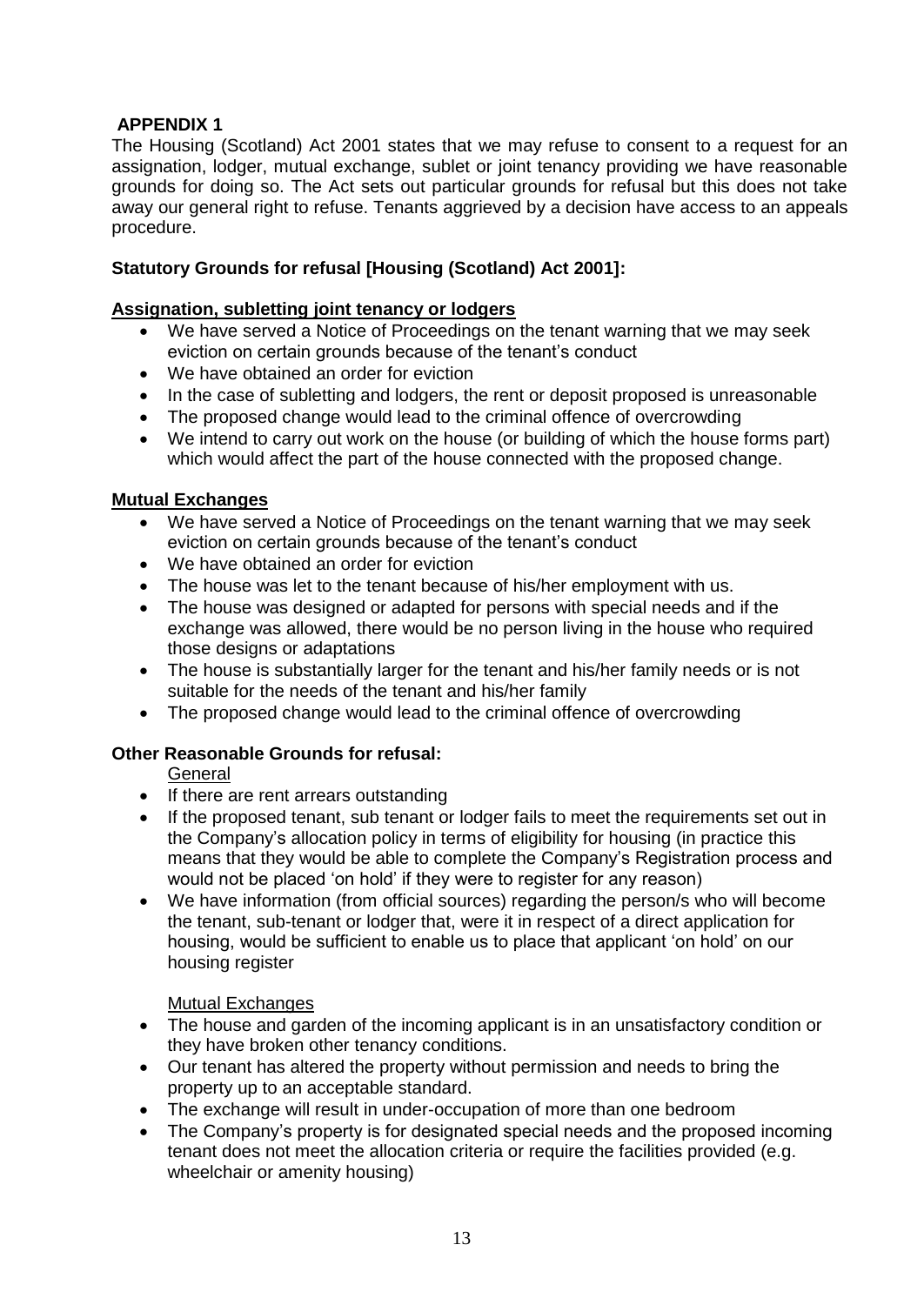- An unsatisfactory report is received from the landlord of the incoming tenant.
- Either party has a medical condition and the proposed exchange property is unsuitable.

**The above list is not exhaustive and the Company may refuse consent if it has other reasonable grounds for doing so.**